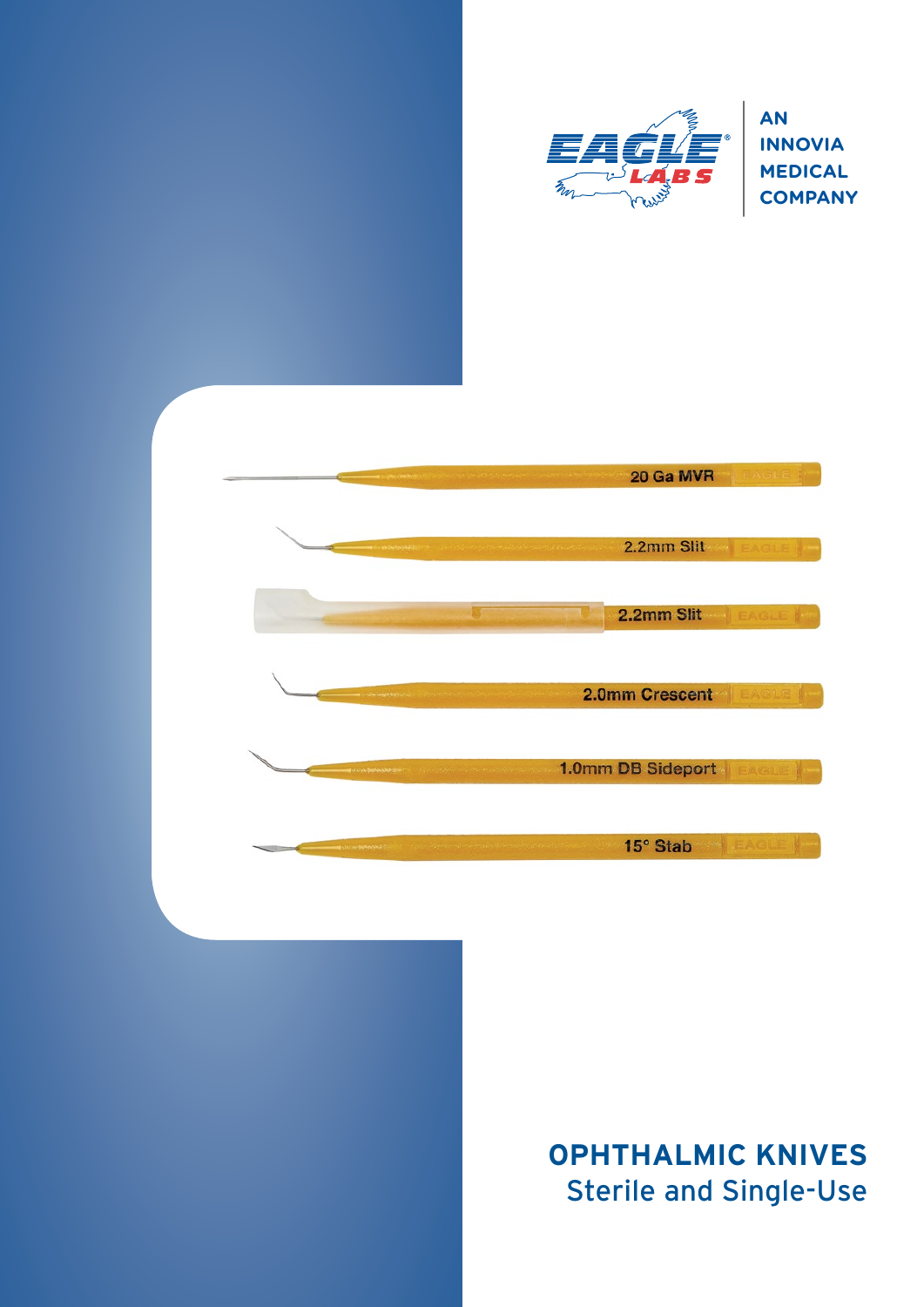

Innovia Medical is a **family of specialty surgical companies** that are passionately committed to partnering with medical professionals to help elevate the delivery of patient care and improve clinical outcomes.

#### **ELEVATING CARE. IMPROVING OUTCOMES**.

Innovia Medical companies develop and manufacture a portfolio of product solutions designed with both the medical professional and their patients in mind, to deliver care that:

- Saves time for both the medical professional and patient
- Delivers a consistent and predictable care experience
- Improves patient confidence with reduced recovery times and less discomfort

Innovia Medical does this through a commitment to innovation leadership, unsurpassed product quality and a dedication to provide responsive, personalized customer service.

#### **INNOVATION LEADERSHIP.**

Innovation leadership is fueled through our dedication to collaboration with medical professionals. We regularly seek feedback and input from physicians, nurses, and other medical professionals through product research, testing and development.

This allows us to truly understand the solutions medical professionals need, and guides our innovative culture focused on inventing new, industry-leading solutions and reinventing current solutions that make ordinary products extraordinary, across the specialty surgery spectrum.

#### **UNSURPASSED PRODUCT QUALITY.**

Our products deliver proven solutions and dependability which is the result of rigorous quality control and a relentless commitment to ongoing manufacturing improvements. We use only the highest quality materials and subject all products to rigorous inspection protocols. This is why we're proud to have so many customers who have continued to rely on our solutions for more than forty years.

#### **RESPONSIVE, PERSONALIZED CUSTOMER SERVICE.**

From our sales representatives to our customer service team, every associate at Innovia Medical strives to deliver an unrivaled customer experience. This begins by ensuring that each customer receives the product that is right for their specific needs. We provide assistance through technical support and live customer service representatives with extensive product knowledge, available throughout the day. We deliver quick and thorough responses, every time—from order and shipping confirmations to delivery date communications and more ensuring continuous satisfaction.

We know you're committed to providing the best patient care experience possible and that's why we commit to being your trusted partner helping you every step of the way. At Innovia Medical, we are not just products, we are part of the patient care solution.

Learn more at **www.innoviamedical.com**.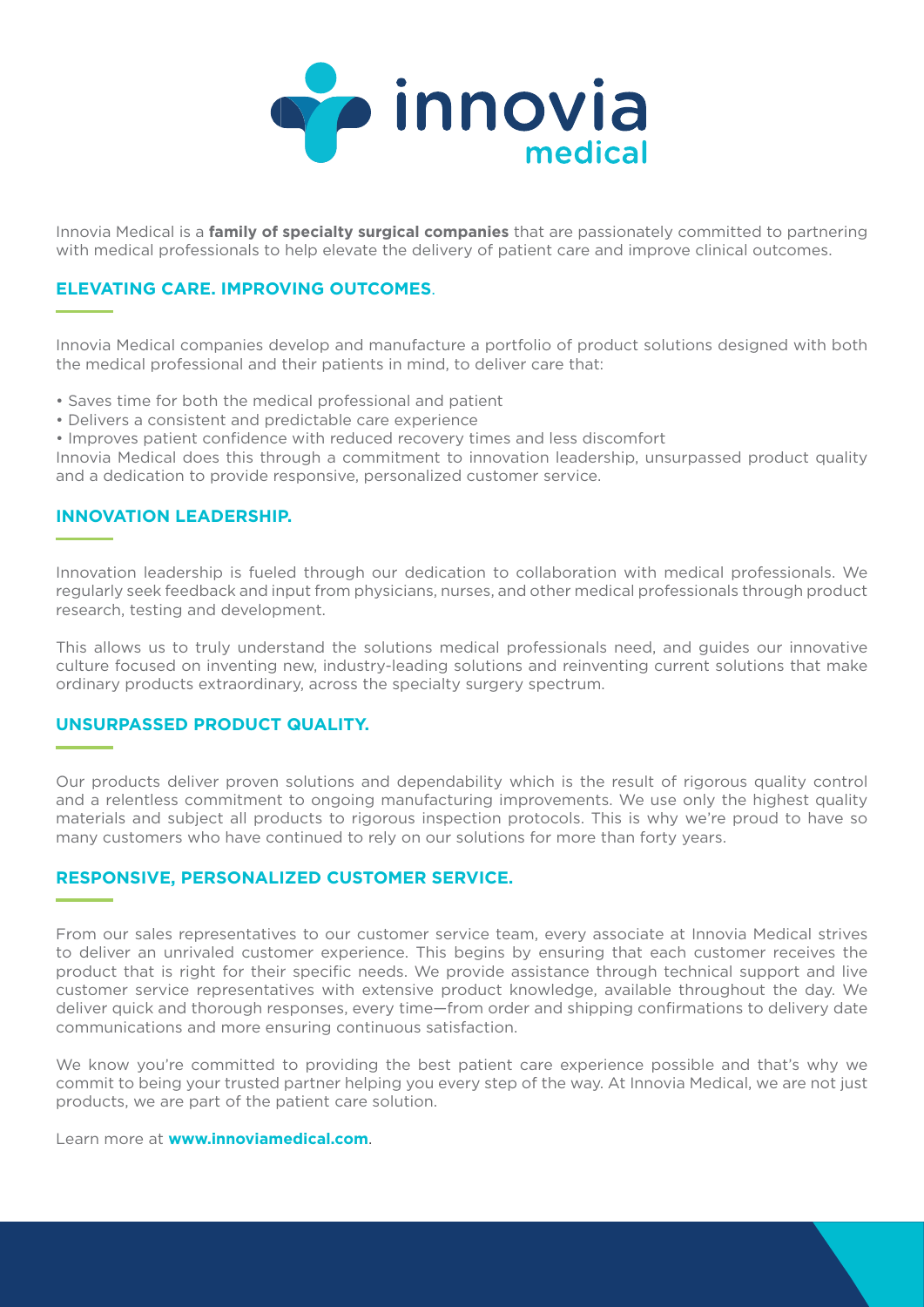### **CONTENTS**

| <b>Surgical Knives</b>         |  |
|--------------------------------|--|
| <b>Guarded Surgical Knives</b> |  |
| Surgical Blades/Holders        |  |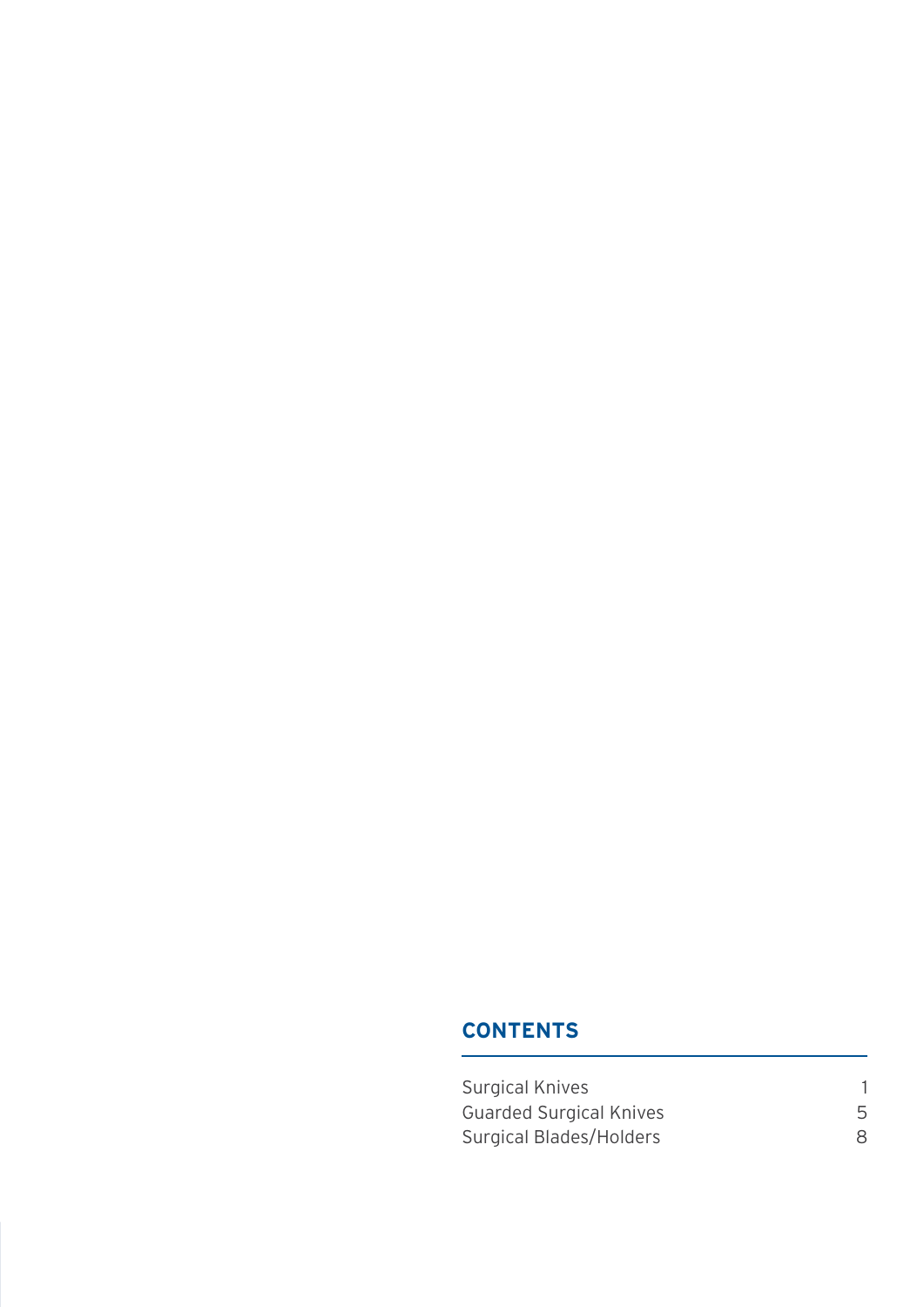### Double Bevel Sideport Knife - 6 per box

| Code    | <b>Description</b>                       |
|---------|------------------------------------------|
| EG-5010 | 1.0mm, Angled, Full Handle, Double Bevel |
| EG-5012 | 1.2mm, Angled, Full Handle, Double Bevel |
|         | 1.0mm DB Sideport<br>EAGLE<br>EG-5010    |

### Spoon Knife - 6 per box

| Code    | <b>Description</b>                      |
|---------|-----------------------------------------|
| EG-6821 | 3.0mm Angled, Full Handle, Double Bevel |
|         | ø.<br>3.0mm Spoon<br>EAGLE<br>EG-6821   |

### MVR Knife - 6 per box

| Code    | <b>Description</b> |
|---------|--------------------|
| EG-5555 | 19GA, Full Handle  |
| EG-5560 | 20GA, Full Handle  |
| EG-5563 | 23GA, Full Handle  |
|         | 19 Ga MVR<br>EAGLE |

EG-5555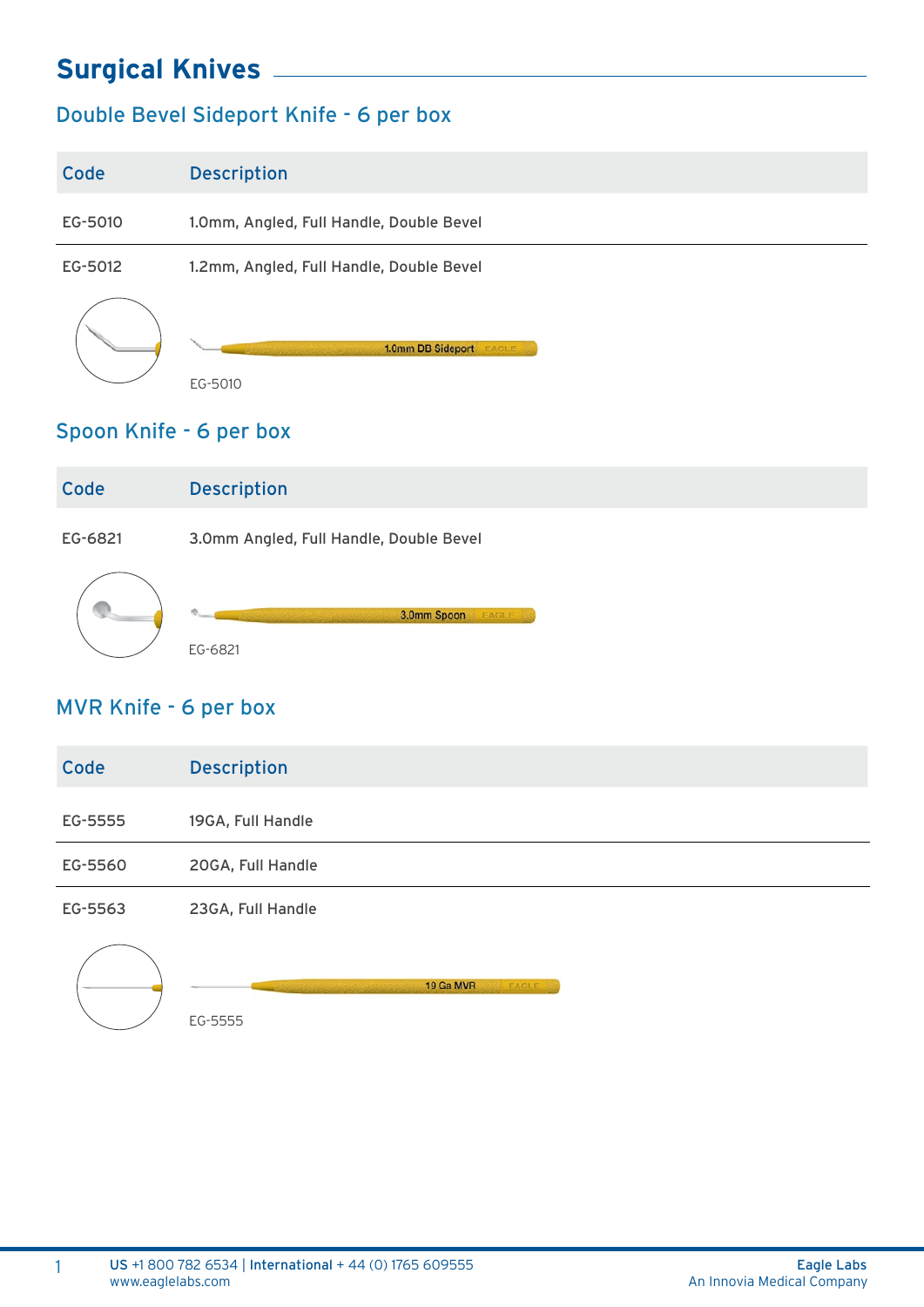### MVR Knife, Angled - 6 per box

| Code    | <b>Description</b>        |
|---------|---------------------------|
| EG-5660 | 20GA, Full Handle, Angled |
| EG-5663 | 23GA, Full Handle, Angled |
| EG-5665 | 25GA, Full Handle, Angled |
|         | 20 Ga MVR<br><b>EAGLE</b> |

#### Clear Corneal Knife - 6 per box

EG-5660

| Code    | <b>Description</b>                        |
|---------|-------------------------------------------|
| EG-1122 | 2.2mm, Angled, Full Handle, Double Bevel  |
| EG-1124 | 2.4mm, Angled, Full Handle, Double Bevel  |
| EG-1127 | 2.75mm, Angled, Full Handle, Double Bevel |
| EG-1130 | 3.0mm, Angled, Full Handle, Double Bevel  |
| EG-1132 | 3.2mm, Angled, Full Handle, Double Bevel  |
|         | 2.2mm Slit<br>EAGLE                       |

EG-1122

#### Clear Corneal Knife, Parallel Sides - 6 per box

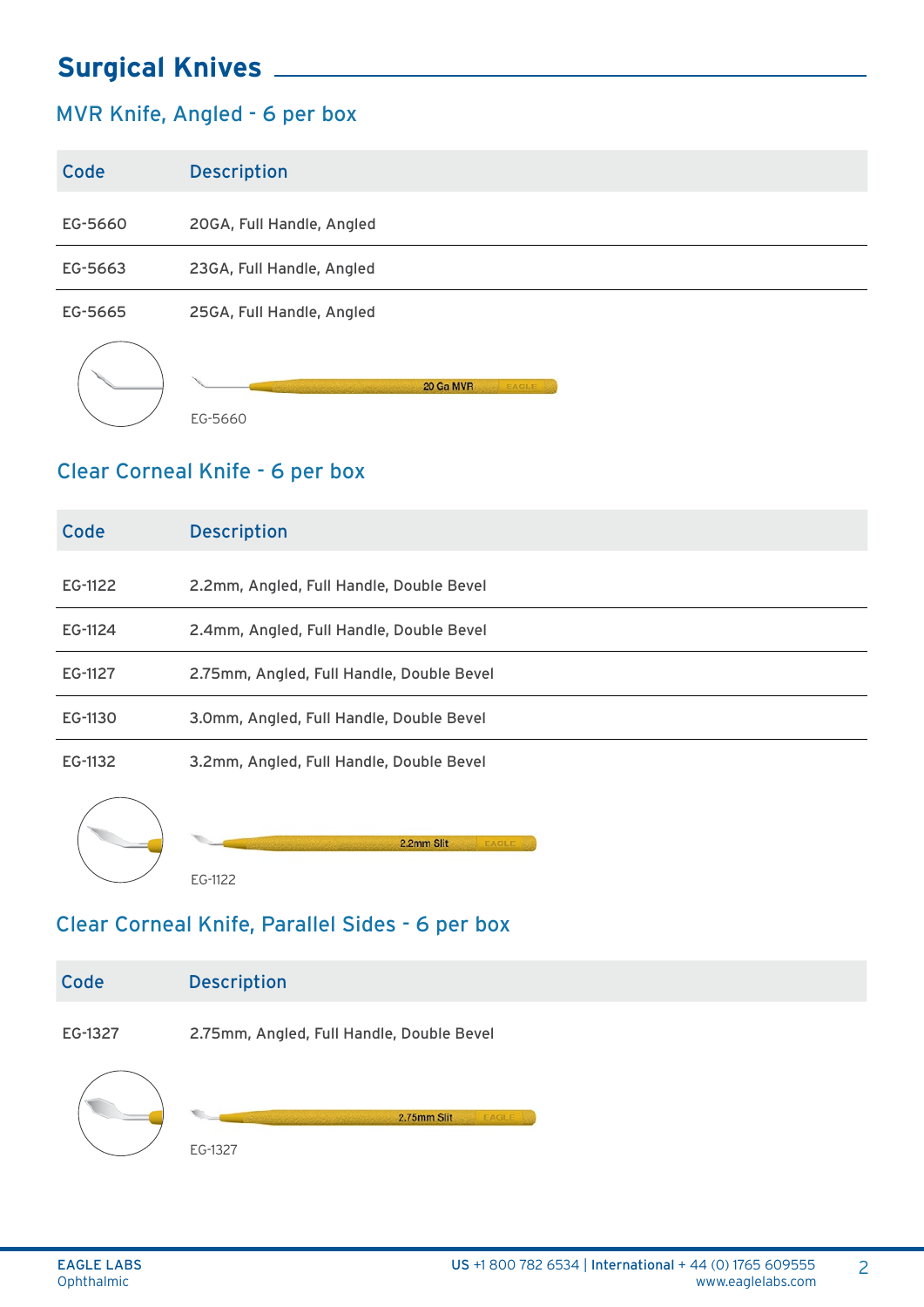## Trapezoid Clear Corneal/ Implant Knife - 6 per box

| Code    | <b>Description</b>                            |
|---------|-----------------------------------------------|
| EG-2022 | 2.0mm - 2.2mm, Angled, Full Handle, Bevel Up  |
| EG-2832 | 2.85mm - 3.2mm, Angled, Full Handle, Bevel Up |
|         | 2.85x3.2mm Trap<br>AGLE<br>EG-2832            |

#### Stab Knife - 6 per box

| Code    | <b>Description</b> |
|---------|--------------------|
| EG-1500 | 15°, Full Handle   |
| EG-2250 | 22.5°, Full Handle |
| EG-3000 | 30°, Full Handle   |
| EG-4500 | 45°, Full Handle   |



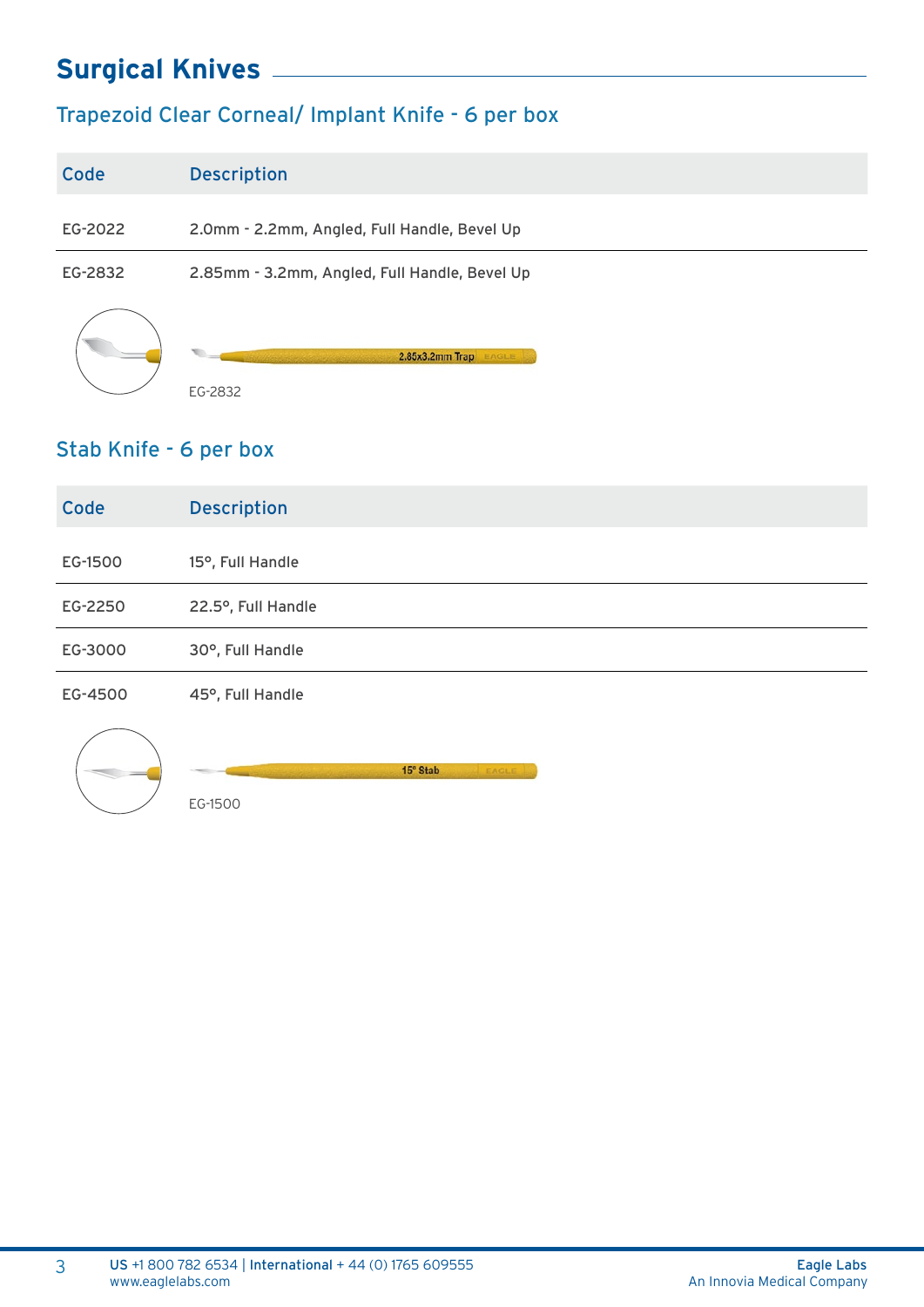### Phaco Slit Knife - 6 per box

Code Description

| EG-1022 | 2.2mm, Angled, Full Handle, Bevel Up  |
|---------|---------------------------------------|
| EG-1024 | 2.4mm, Angled, Full Handle, Bevel Up  |
| EG-5510 | 2.5mm, Angled, Full Handle, Bevel Up  |
| EG-5568 | 2.65mm, Angled, Full Handle, Bevel Up |
| EG-4738 | 2.75mm, Angled, Full Handle, Bevel Up |
| EG-4740 | 2.85mm, Angled, Full Handle, Bevel Up |
| EG-4741 | 2.85mm, Straight, Full Handle         |
| EG-5570 | 3.0mm, Angled, Full Handle, Bevel Up  |
| EG-5571 | 3.0mm, Straight, Full Handle          |
| EG-5572 | 3.2mm, Angled, Full Handle, Bevel Up  |
|         |                                       |

EG-5573 3.2mm, Straight, Full Handle



### IOL Inserter Knife - 6 per box

| Code    | <b>Description</b>                       |
|---------|------------------------------------------|
| EG-9350 | 5.2mm, Angled, Full Handle, Bevel Up     |
| EG-9355 | 5.2mm, Angled, Full Handle, Bevel Up     |
|         | 5.2mm Implant<br><b>EAGLE</b><br>EG-9350 |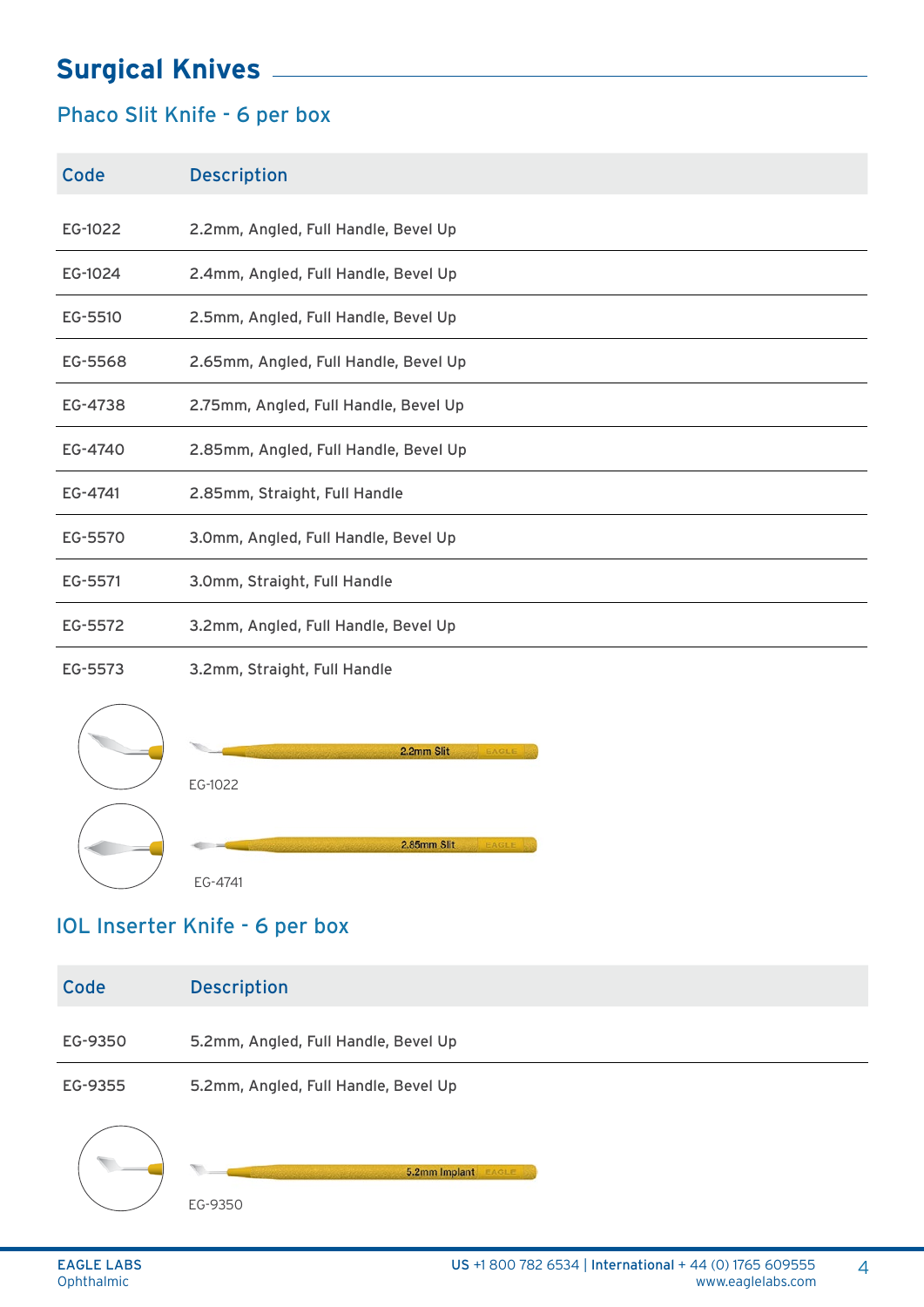### Crescent Knife - 6 per box

| Code    | <b>Description</b>                   |
|---------|--------------------------------------|
| EG-9402 | 2.0mm, Angled, Full Handle, Bevel Up |
|         | 2.0mm Crescent<br>EAGLE<br>EG-9402   |

## **Guarded Surgical Knives**

### Clear Corneal Knife - 5 per box

| Code    | <b>Description</b>                        |
|---------|-------------------------------------------|
| EP-1122 | 2.2mm, Angled, Full Handle, Double Bevel  |
| EP-1124 | 2.4mm, Angled, Full Handle, Double Bevel  |
| EP-1127 | 2.75mm, Angled, Full Handle, Double Bevel |
| EP-1130 | 3.0mm, Angled, Full Handle, Double Bevel  |
| EP-1132 | 3.2mm, Angled, Full Handle, Double Bevel  |
|         | 2.2mm Slit<br><b>EAGLE</b>                |

#### Clear Corneal Knife, Parallel Sides - 5 per box



EP-1327

EP-1122

5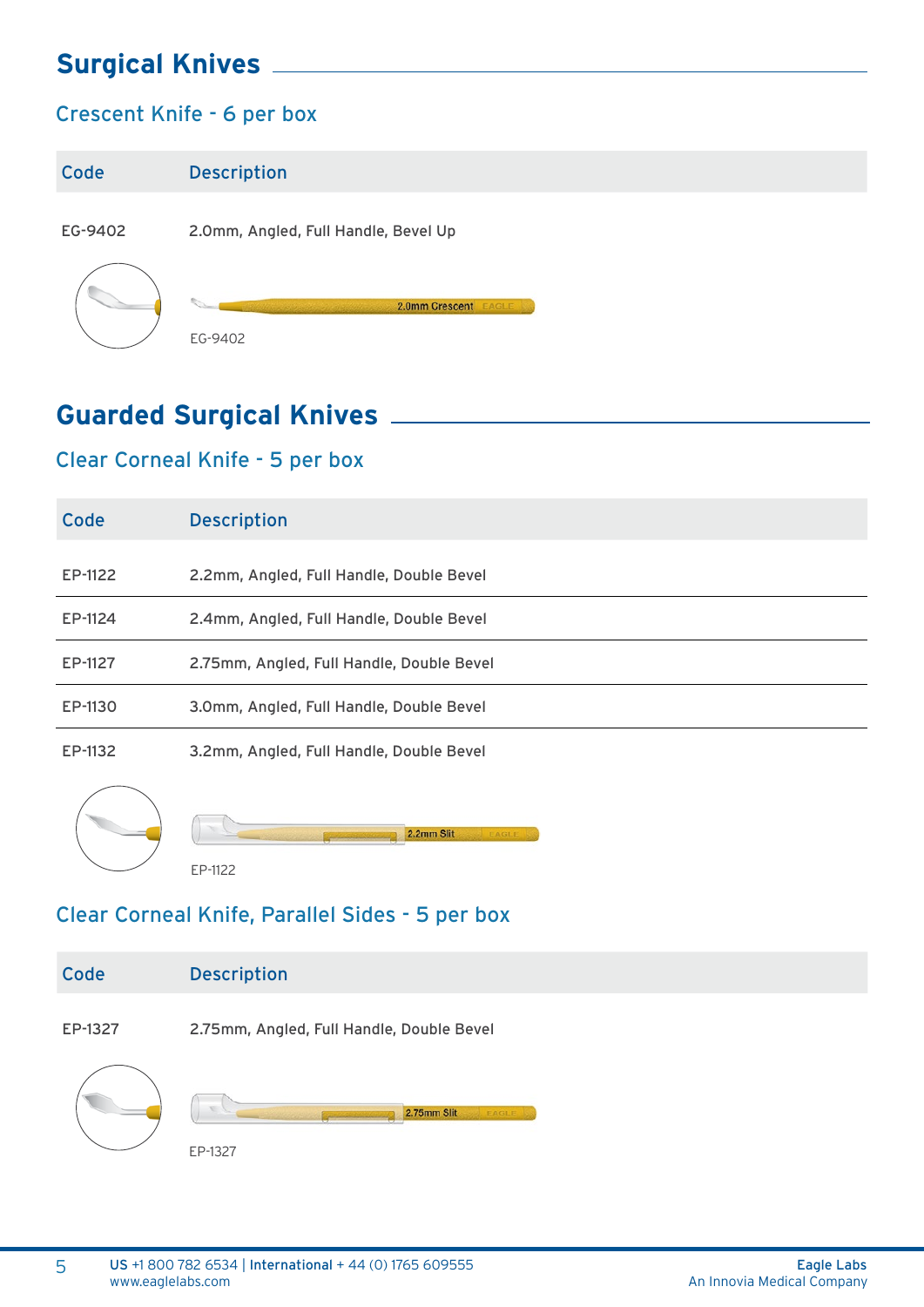# **Guarded Surgical Knives**

## Trapezoid Clear Corneal/ Implant Knife - 5 per box

| Code    | <b>Description</b>                            |
|---------|-----------------------------------------------|
| EP-2832 | 2.85mm - 3.2mm, Angled, Full Handle, Bevel Up |
|         | 2.85x3.2mm Trap<br>EAGLE<br>EP-2832           |

### Stab Knife - 5 per box

| Code    | <b>Description</b> |
|---------|--------------------|
| EP-1500 | 15°, Full Handle   |
| EP-2250 | 22.5°, Full Handle |
| EP-3000 | 30°, Full Handle   |
| EP-4500 | 45°, Full Handle   |
|         |                    |



45° Stab

EP-4500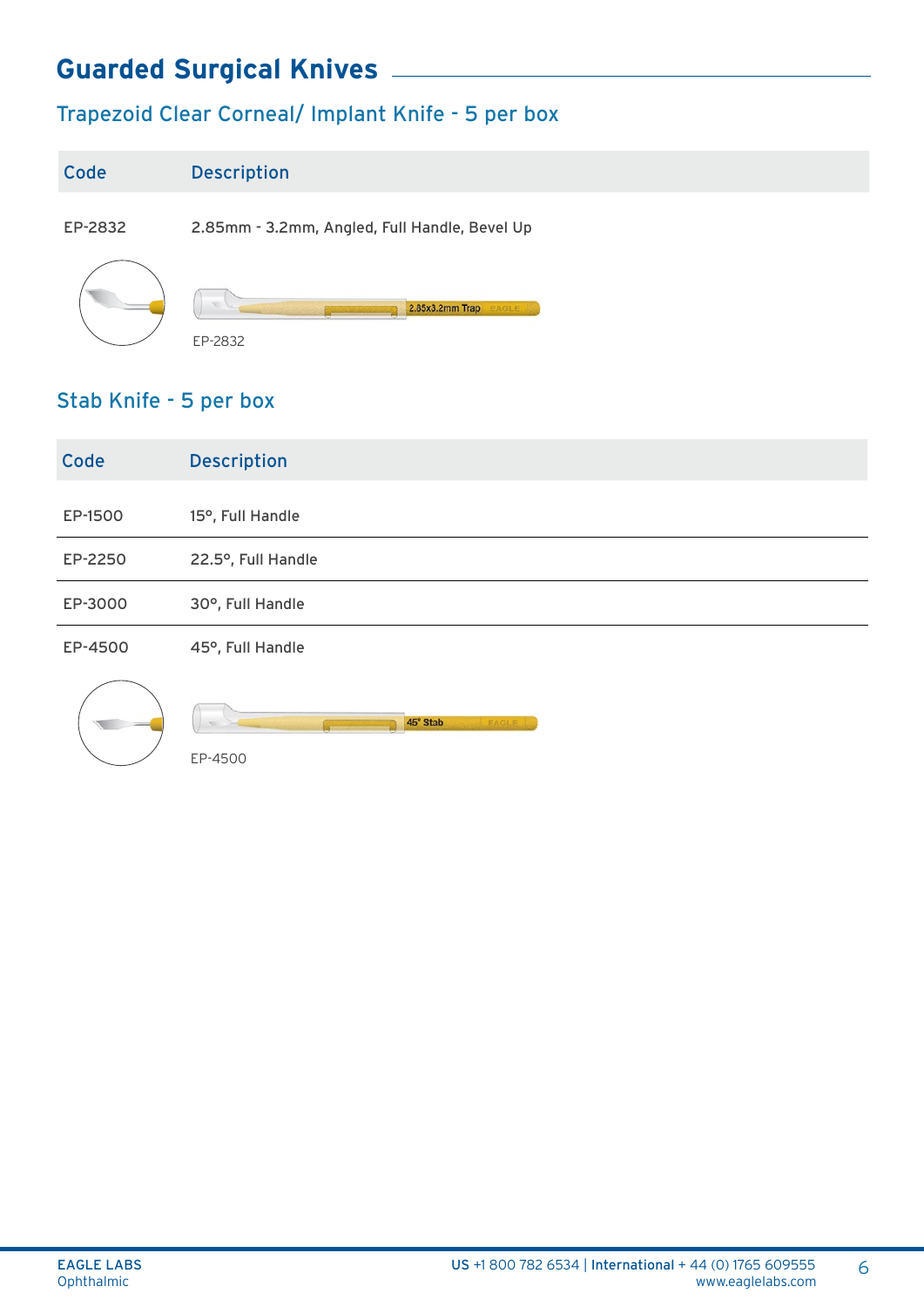# **Guarded Surgical Knives**

### Phaco Slit Knife - 5 per box

| Code    | <b>Description</b>                    |
|---------|---------------------------------------|
| EP-1022 | 2.2mm, Angled, Full Handle, Bevel Up  |
| EP-1024 | 2.4mm, Angled, Full Handle, Bevel Up  |
| EP-5510 | 2.5mm, Angled, Full Handle, Bevel Up  |
| EP-5568 | 2.65mm, Angled, Full Handle, Bevel Up |
| EP-4738 | 2.75mm, Angled, Full Handle, Bevel Up |
| EP-4740 | 2.85mm, Angled, Full Handle, Bevel Up |
| EP-4741 | 2.85mm, Straight, Full Handle         |
| EP-5570 | 3.0mm, Angled, Full Handle, Bevel Up  |
| EP-5571 | 3.0mm, Straight, Full Handle          |
| EP-5572 | 3.2mm, Angled, Full Handle, Bevel Up  |
| EP-5573 | 3.2mm, Straight, Full Handle          |



7

3.0mm Slit EP-5571

### Crescent Knife - 5 per box

| Code    | <b>Description</b>                   |
|---------|--------------------------------------|
| EP-9402 | 2.0mm, Angled, Full Handle, Bevel Up |
|         | 2.0mm Crescent<br>EAGLE<br>EP-9402   |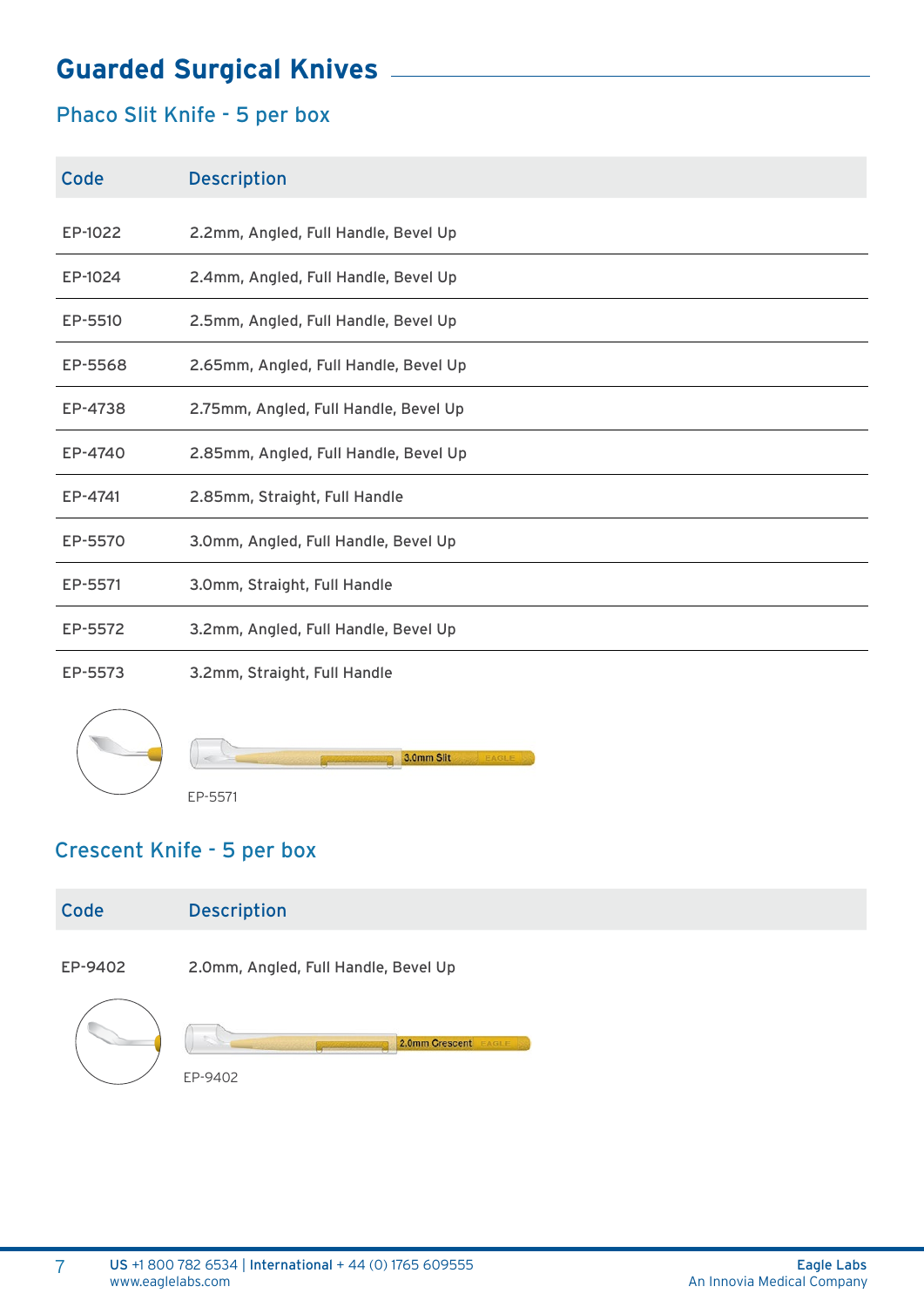# **Surgical Blades/Holders**

### Needle Blade - 6 per box

| Code    | <b>Description</b> |
|---------|--------------------|
| EL-5910 | 3.0 <sub>mm</sub>  |
|         |                    |
|         | EL-5910            |

#### Lamellar Blade - 6 per box



### Scleral Blade - 6 per box

| Code    |         |
|---------|---------|
| EL-5700 |         |
|         |         |
|         | EL-5700 |

### Miniature Edged Blade - 20 per box

| Code    | <b>Description</b> |         |         |
|---------|--------------------|---------|---------|
| EL-6400 | Round Tip          |         |         |
| EL-6500 | Lance Tip          |         |         |
| EL-6700 | <b>Curved Tip</b>  |         |         |
|         |                    |         |         |
|         |                    |         |         |
|         | EL-6400            | EL-6500 | EL-6700 |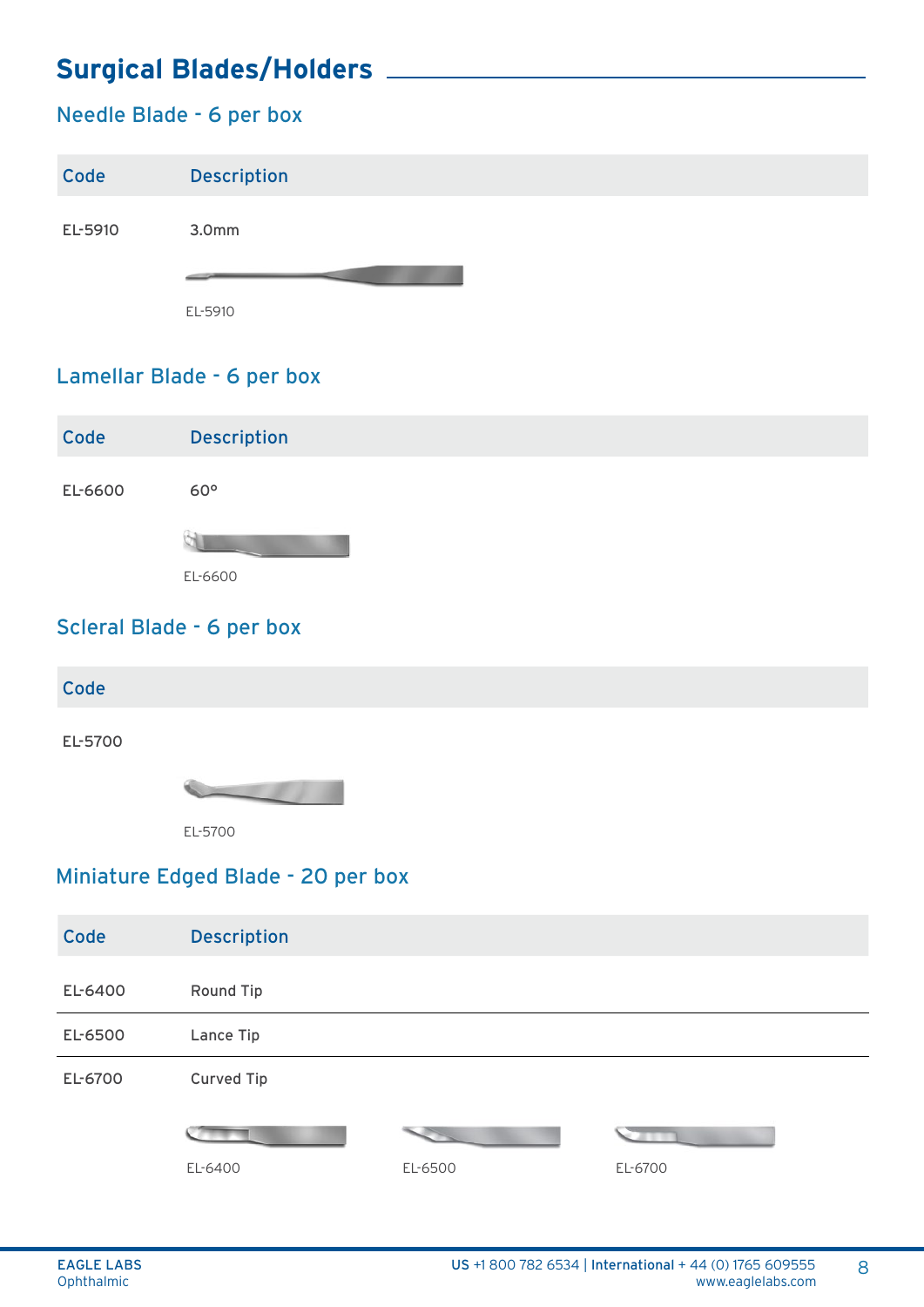# **Surgical Blades/Holders**

### Miniature Edged Blade - 6 per box

| Code    | <b>Description</b> |
|---------|--------------------|
| EL-6900 | Sharp All Around   |
|         |                    |
|         | EL-6900            |

### Microsurgical Blade - 6 per box

| Code    | <b>Description</b>             |
|---------|--------------------------------|
| EL-7513 | 3.0mm, 15°, Blue               |
| EL-7514 | 3.0mm, 15°, Blue, with Handle  |
| EL-7515 | 5.0mm, 15°, Green              |
| EL-7516 | 5.0mm, 15°, Green, with Handle |
|         | <b>MMM</b>                     |
|         | EL-7513                        |

EL-7514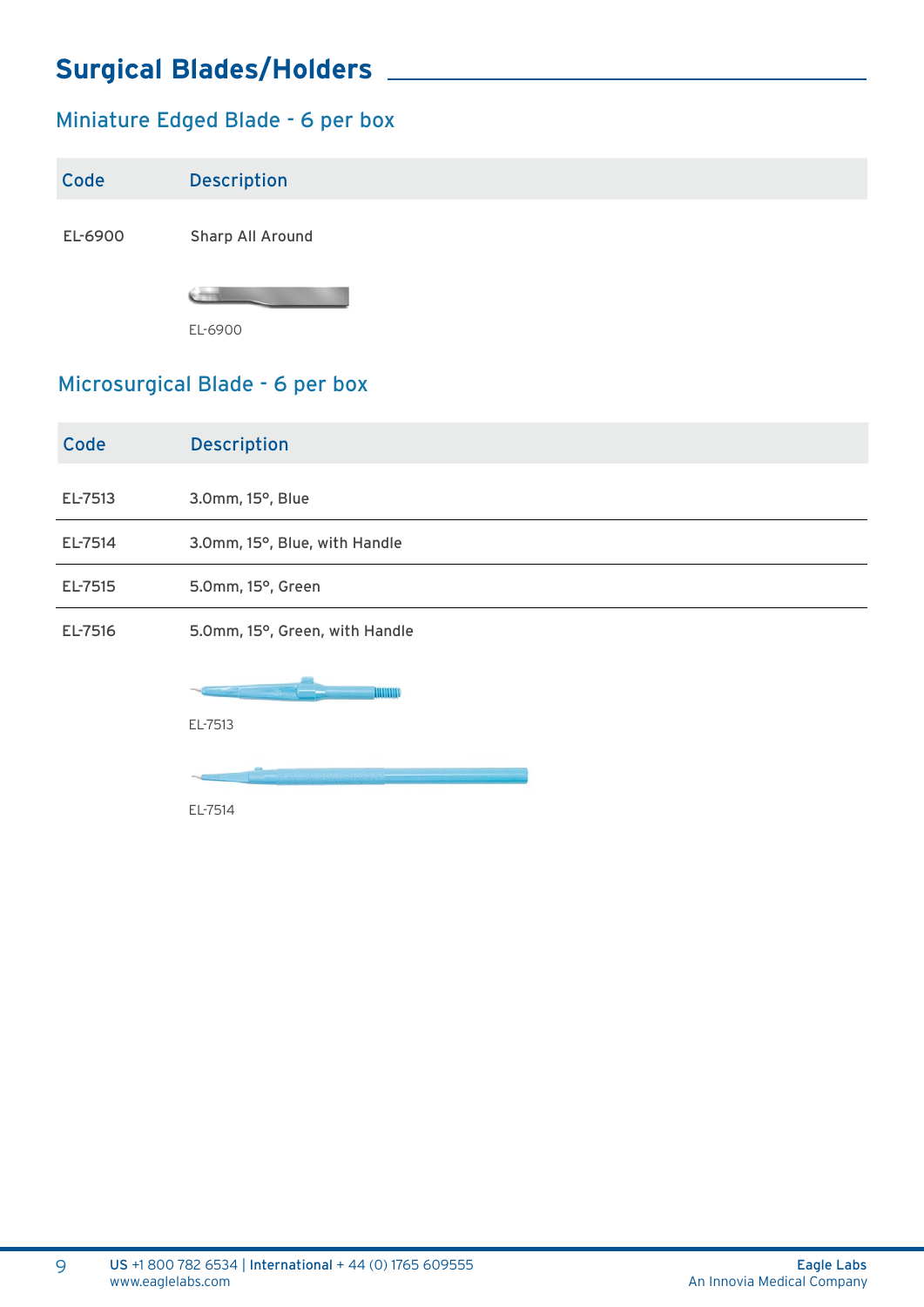#### Quick Reference Index

| Code    | <b>Name</b>                            | <b>Description</b>                            | Page         |
|---------|----------------------------------------|-----------------------------------------------|--------------|
| EG-5010 | Double Bevel Sideport Knife            | 1.0mm, Angled, Full Handle, Double Bevel      | 1            |
| EG-5012 | Double Bevel Sideport Knife            | 1.2mm, Angled, Full Handle, Double Bevel      | 1            |
| EG-6821 | Spoon Knife                            | 3.0mm Angled, Full Handle, Double Bevel       | 1            |
| EG-5555 | <b>MVR Knife</b>                       | 19GA, Full Handle                             | $\mathbf{1}$ |
| EG-5560 | <b>MVR Knife</b>                       | 20GA, Full Handle                             | 1            |
| EG-5563 | <b>MVR Knife</b>                       | 23GA, Full Handle                             | 1            |
| EG-5660 | MVR Knife, Angled                      | 20GA, Full Handle, Angled                     | 2            |
| EG-5663 | MVR Knife, Angled                      | 23GA, Full Handle, Angled                     | 2            |
| EG-5665 | MVR Knife, Angled                      | 25GA, Full Handle, Angled                     | 2            |
| EG-1122 | <b>Clear Corneal Knife</b>             | 2.2mm, Angled, Full Handle, Double Bevel      | 2            |
| EG-1124 | <b>Clear Corneal Knife</b>             | 2.4mm, Angled, Full Handle, Double Bevel      | 2            |
| EG-1127 | <b>Clear Corneal Knife</b>             | 2.75mm, Angled, Full Handle, Double Bevel     | 2            |
| EG-1130 | <b>Clear Corneal Knife</b>             | 3.0mm, Angled, Full Handle, Double Bevel      | 2            |
| EG-1132 | <b>Clear Corneal Knife</b>             | 3.2mm, Angled, Full Handle, Double Bevel      | 2            |
| EG-1327 | Clear Corneal Knife, Parallel Sides    | 2.75mm, Angled, Full Handle, Double Bevel     | 2            |
| EG-2022 | Trapezoid Clear Corneal/ Implant Knife | 2.0mm - 2.2mm, Angled, Full Handle, Bevel Up  | 3            |
| EG-2832 | Trapezoid Clear Corneal/ Implant Knife | 2.85mm - 3.2mm, Angled, Full Handle, Bevel Up | 3            |
| EG-1500 | Stab Knife                             | 15°, Full Handle                              | 3            |
| EG-2250 | Stab Knife                             | 22.5°, Full Handle                            | 3            |
| EG-3000 | Stab Knife                             | 30°, Full Handle                              | 3            |
| EG-4500 | Stab Knife                             | 45°, Full Handle                              | 3            |
| EG-1022 | Phaco Slit Knife                       | 2.2mm, Angled, Full Handle, Bevel Up          | 4            |
| EG-1024 | Phaco Slit Knife                       | 2.4mm, Angled, Full Handle, Bevel Up          | 4            |
| EG-5510 | Phaco Slit Knife                       | 2.5mm, Angled, Full Handle, Bevel Up          | 4            |
| EG-5568 | Phaco Slit Knife                       | 2.65mm, Angled, Full Handle, Bevel Up         | 4            |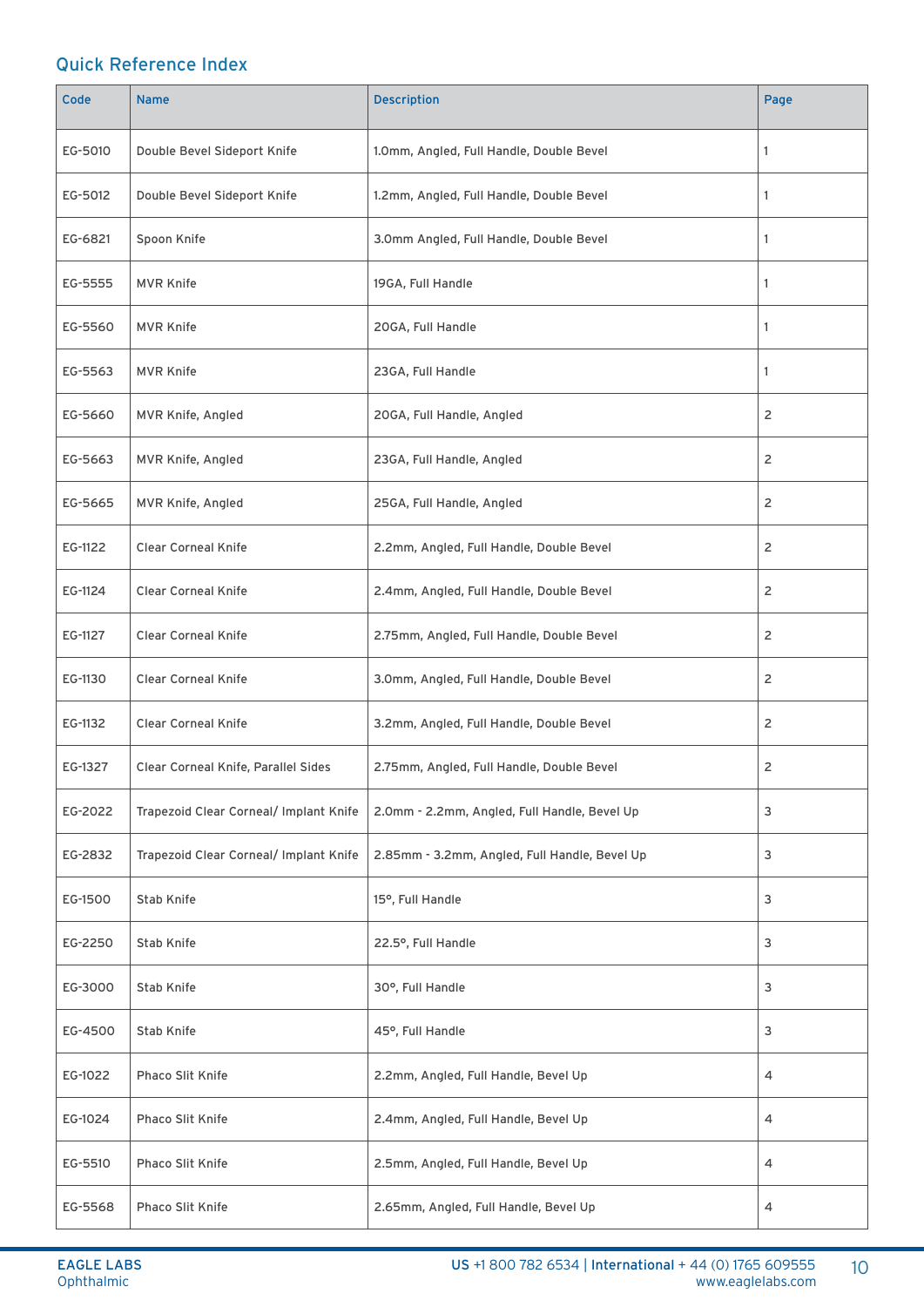| Code    | <b>Name</b>                            | Description                                   | Page           |
|---------|----------------------------------------|-----------------------------------------------|----------------|
| EG-4738 | <b>Phaco Slit Knife</b>                | 2.75mm, Angled, Full Handle, Bevel Up         | 4              |
| EG-4740 | Phaco Slit Knife                       | 2.85mm, Angled, Full Handle, Bevel Up         | 4              |
| EG-4741 | Phaco Slit Knife                       | 2.85mm, Straight, Full Handle                 | 4              |
| EG-5570 | <b>Phaco Slit Knife</b>                | 3.0mm, Angled, Full Handle, Bevel Up          | 4              |
| EG-5571 | Phaco Slit Knife                       | 3.0mm, Straight, Full Handle                  | 4              |
| EG-5572 | Phaco Slit Knife                       | 3.2mm, Angled, Full Handle, Bevel Up          | 4              |
| EG-5573 | <b>Phaco Slit Knife</b>                | 3.2mm, Straight, Full Handle                  | 4              |
| EG-9350 | <b>IOL Inserter Knife</b>              | 5.2mm, Angled, Full Handle, Bevel Up          | 4              |
| EG-9355 | <b>IOL Inserter Knife</b>              | 5.2mm, Angled, Full Handle, Bevel Up          | 4              |
| EG-9402 | <b>Crescent Knife</b>                  | 2.0mm, Angled, Full Handle, Bevel Up          | 5              |
| EP-1122 | <b>Clear Corneal Knife</b>             | 2.2mm, Angled, Full Handle, Double Bevel      | 5              |
| EP-1124 | <b>Clear Corneal Knife</b>             | 2.4mm, Angled, Full Handle, Double Bevel      | 5              |
| EP-1127 | <b>Clear Corneal Knife</b>             | 2.75mm, Angled, Full Handle, Double Bevel     | 5              |
| EP-1130 | <b>Clear Corneal Knife</b>             | 3.0mm, Angled, Full Handle, Double Bevel      | 5              |
| EP-1132 | <b>Clear Corneal Knife</b>             | 3.2mm, Angled, Full Handle, Double Bevel      | 5              |
| EP-1327 | Clear Corneal Knife, Parallel Sides    | 2.75mm, Angled, Full Handle, Double Bevel     | 5              |
| EP-2832 | Trapezoid Clear Corneal/ Implant Knife | 2.85mm - 3.2mm, Angled, Full Handle, Bevel Up | 6              |
| EP-1500 | Stab Knife                             | 15°, Full Handle                              | 6              |
| EP-2250 | Stab Knife                             | 22.5°, Full Handle                            | 6              |
| EP-3000 | Stab Knife                             | 30°, Full Handle                              | 6              |
| EP-4500 | Stab Knife                             | 45°, Full Handle                              | 6              |
| EP-1022 | Phaco Slit Knife                       | 2.2mm, Angled, Full Handle, Bevel Up          | $\overline{7}$ |
| EP-1024 | Phaco Slit Knife                       | 2.4mm, Angled, Full Handle, Bevel Up          | 7              |
| EP-5510 | Phaco Slit Knife                       | 2.5mm, Angled, Full Handle, Bevel Up          | $\overline{7}$ |
| EP-5568 | Phaco Slit Knife                       | 2.65mm, Angled, Full Handle, Bevel Up         | 7              |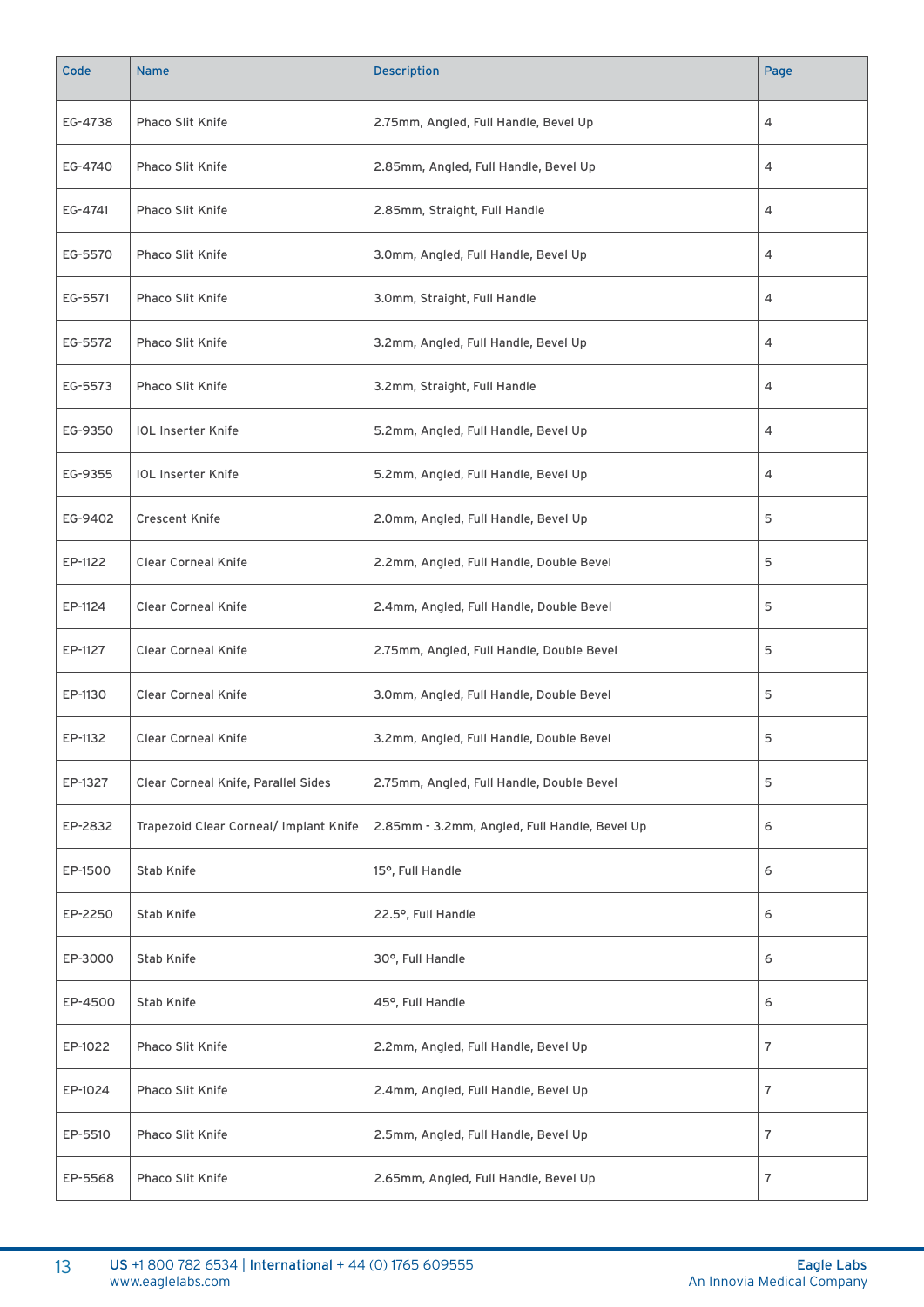| Code    | <b>Name</b>           | Description                           | Page           |
|---------|-----------------------|---------------------------------------|----------------|
| EP-4738 | Phaco Slit Knife      | 2.75mm, Angled, Full Handle, Bevel Up | 7              |
| EP-4740 | Phaco Slit Knife      | 2.75mm, Angled, Full Handle, Bevel Up | 7              |
| EP-4741 | Phaco Slit Knife      | 2.85mm, Straight, Full Handle         | $\overline{7}$ |
| EP-5570 | Phaco Slit Knife      | 3.0mm, Angled, Full Handle, Bevel Up  | 7              |
| EP-5571 | Phaco Slit Knife      | 3.0mm, Straight, Full Handle          | 7              |
| EP-5572 | Phaco Slit Knife      | 3.2mm, Angled, Full Handle, Bevel Up  | $\overline{7}$ |
| EP-5572 | Phaco Slit Knife      | 3.2mm, Angled, Full Handle, Bevel Up  | $\overline{7}$ |
| EP-5573 | Phaco Slit Knife      | 3.2mm, Straight, Full Handle          | $\overline{7}$ |
| EP-9402 | <b>Crescent Knife</b> | 2.0mm, Angled, Full Handle, Bevel Up  | 7              |
| EL-5910 | Needle Blade          | 3.0 <sub>mm</sub>                     | 8              |
| EL-6600 | Lamellar Blade        | $60^{\circ}$                          | 8              |
| EL-5700 | <b>Scleral Blade</b>  |                                       | 8              |
| EL-6400 | Miniature Edged Blade | Round Tip                             | 8              |
| EL-6500 | Miniature Edged Blade | Lance Tip                             | 8              |
| EL-6700 | Miniature Edged Blade | Curved Tip                            | 8              |
| EL-6900 | Miniature Edged Blade | Sharp All Around                      | 9              |
| EL-7513 | Microsurgical Blade   | 3.0mm, 15°, Blue                      | 9              |
| EL-7514 | Microsurgical Blade   | 3.0mm, 15°, Blue, with Handle         | 9              |
| EL-7515 | Microsurgical Blade   | 5.0mm, 15°, Green                     | 9              |
| EL-7516 | Microsurgical Blade   | 5.0mm, 15°, Green, with Handle        | 9              |

All Eagle products are available in bulk format for inclusion in custom procedure packs.